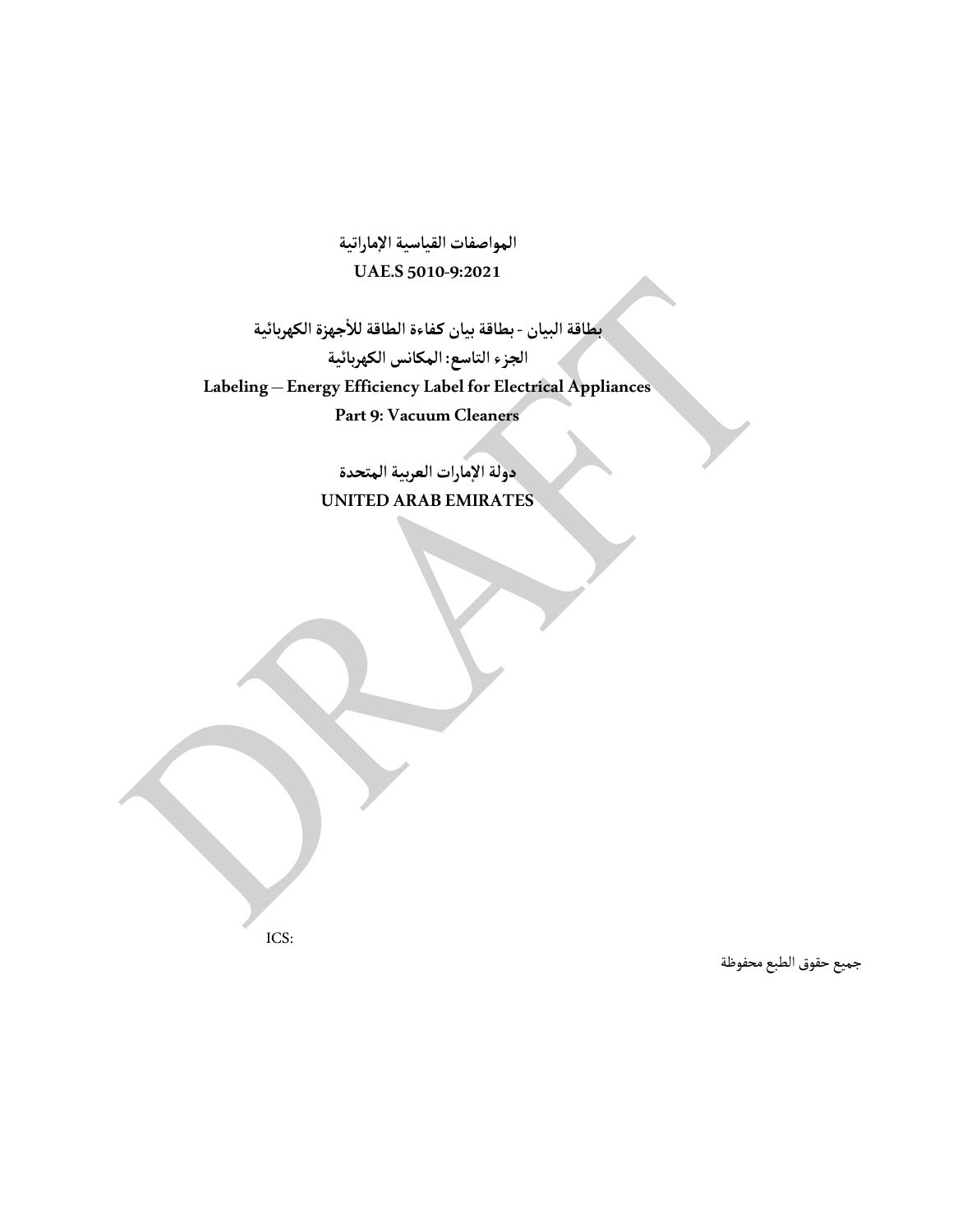# **الجزءالتاسع: المكانس الكهربائية**

**Labeling – Energy Efficiency Label for Electrical Appliances Part 9: Vacuum Cleaners** 

> **المواصفات القياسيةلدولة ٕ الامارات العربيةالمتحدة Standards of United Arab Emirates**

|      | تاريخ إعتماد مجلس الوزراء<br>تاريخ النشر بالجريدة الرسمية<br>تاريخ بدء الإلزام |
|------|--------------------------------------------------------------------------------|
|      |                                                                                |
| ICS: |                                                                                |

جميع حقوق الطبع محفوظة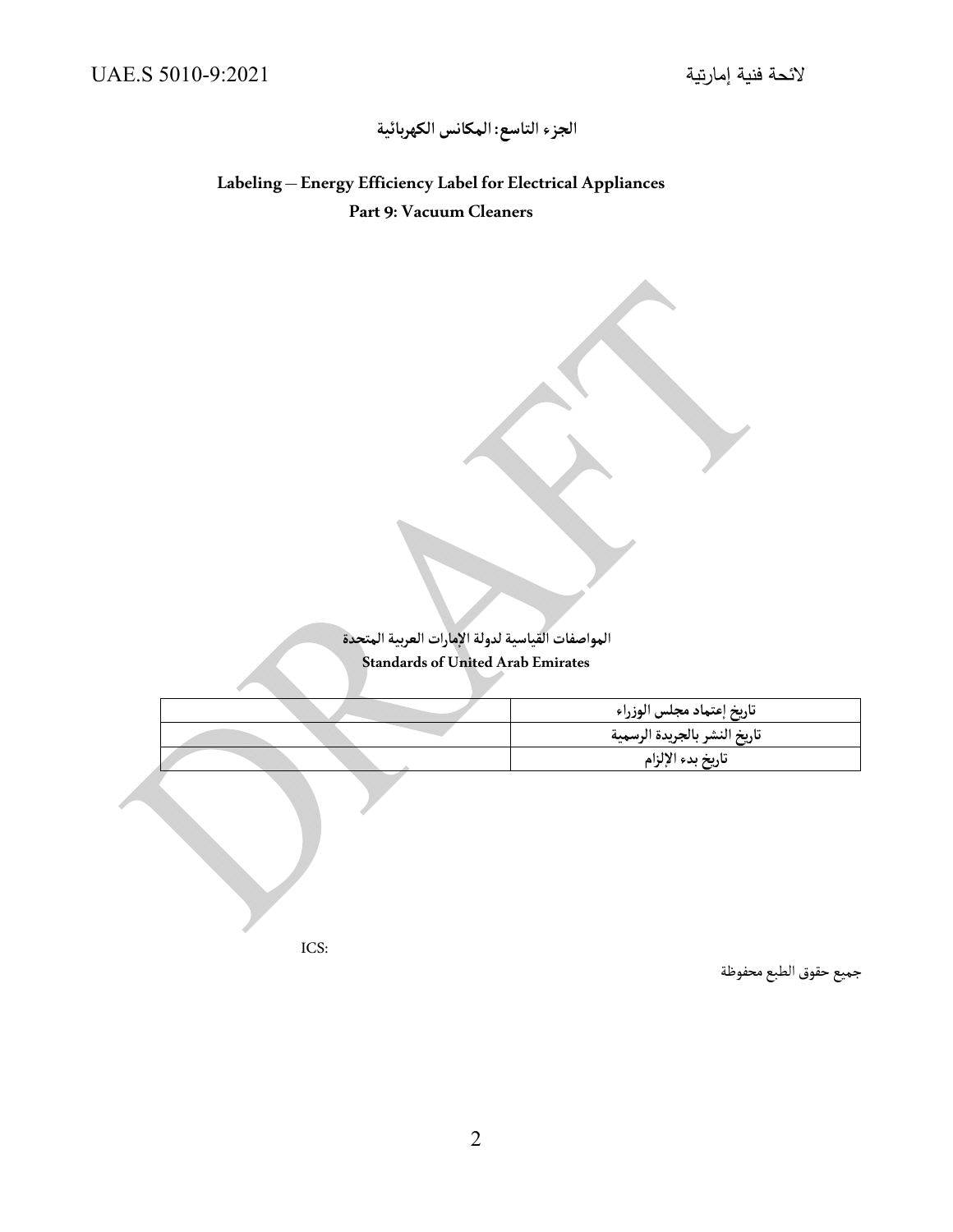# **تقديم:**

ٔوزارة الصناعة والتكنولوجيا المتقدمة هي الجهة المسئولة عن أنشطة التقييس بالدولة ومن مهامها إعداد المواصفات القياسية أو اللوائح الفنية الإماراتية ٔبواسطة لجان فنية متخصصة.

وقد قامت الوزارة ضمن برنامج عمل الفريق الفنية "برنامج كفاءة الطاقة الكهربائية بإعداد المواصفة القياسية الإماراتية رقم 9-5010 لعام 2021 "ببطاقة بيان كفاءة الطاقة للأجهزة الكهربائية الجزء 9: المكانس الكهربائية".

وقد اعتمدت كلائحة فنية وذلك بموجب قرار مجلس الوزراء رقم ( ) بتاريخ / / هـ، الموافق / / 2021م.

# Foreword

Ministry of industry and advance technology (MOIAT) has a national responsibility for standardization activities. On of MOIAT main functions is to issue Emirates Standards/Technical regulations through specialized technical committees (TCs).

MOIAT through the technical program of committee "Technical committee for program of Energy Efficiency Electrical Vacuum Cleaners has prepared the UAE Standard No. UAE.S 5010 9:2021 "Labeling – Energy Efficiency Label for electrical appliances – Part 9: Household Vacuum Cleaners".

This standard has approved as Emirates (Technical Regulation) under UAE Cabinet Decree No. ( ), held on 00/00/2021.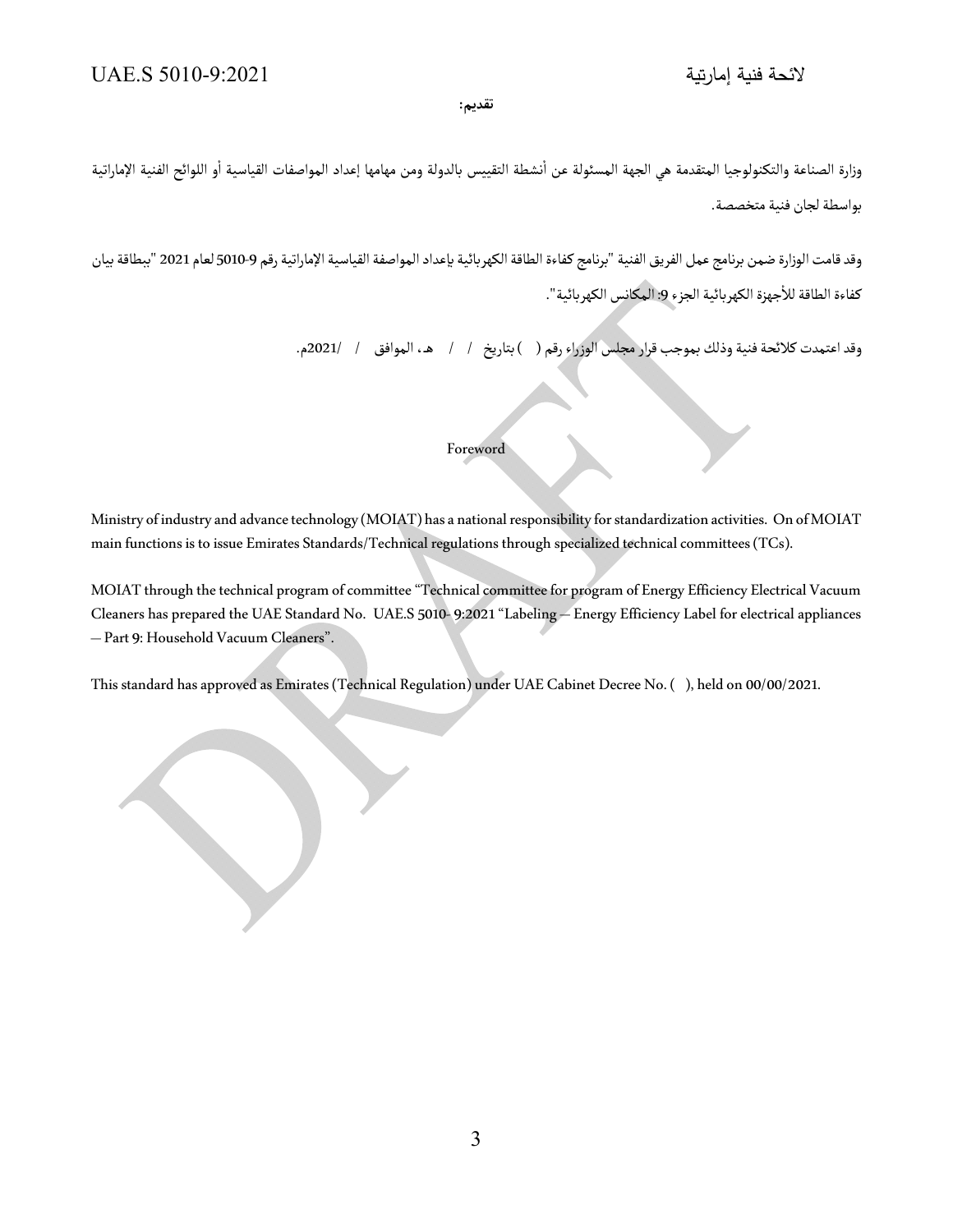# **Labeling – Energy Efficiency Label for Electrical Appliances**

## **Part 9: Vacuum Cleaners**

## **1. Scope**

This standard applies to household electric mains-operated vacuum cleaners, including hybrid vacuum cleaners.

This standard does not apply to the following types:

- Water-only vacuum cleaners, dry and water-based vacuum cleaners, battery-only or self-powered vacuum cleaners (robot), industrial or central vacuums
- Floor polisher
- Vacuums intended for use outside the buildings (outdoor vacuum).

The purpose of this standard is to define the energy consumption of household vacuum cleaners and methods of measurement for them.

# **2. Reference standards**

- UAE.S IEC 62885-2 1<sup>st</sup> ed. 2016 : Surface Cleaning Tools Part 2: Vacuum cleaners for domestic use or similar use Performance measurement methods.
- UAE.S IEC 6070421 : Household and Similar Electrical Appliances Test Code for Determination of Acoustic Noise Level Part 12: Details of requirements for vacuum cleaners.

#### **3. Technical Terms and Definitions**

For the purposes of this document, the following terms and definitions apply.

1) Vacuum cleaner

Means an appliance that removes soil from a surface to be cleaned by means of an airflow created by under pressure developed within the unit;

2) Hybrid vacuum cleaner

Means a vacuum cleaner that can be powered by both electric mains and batteries;

3) Wet vacuum cleaner

means a vacuum cleaner that removes dry and/or wet material (soil) from the surface by applying waterbased detergent or steam to the surface to be cleaned, and removing it, and the soil by an airflow created by under pressure developed within the unit, including types commonly known as spray-extraction vacuum cleaners;

4) Dry vacuum cleaner

Electrically operated appliance that removes dry material (e.g. dust, fibre, threads) from the surface to be cleaned by an airflow created by a vacuum developed within the unit, the removed material being separated in the appliance and the cleaned suction air being returned to the ambient air

5) Wet and dry vacuum cleaner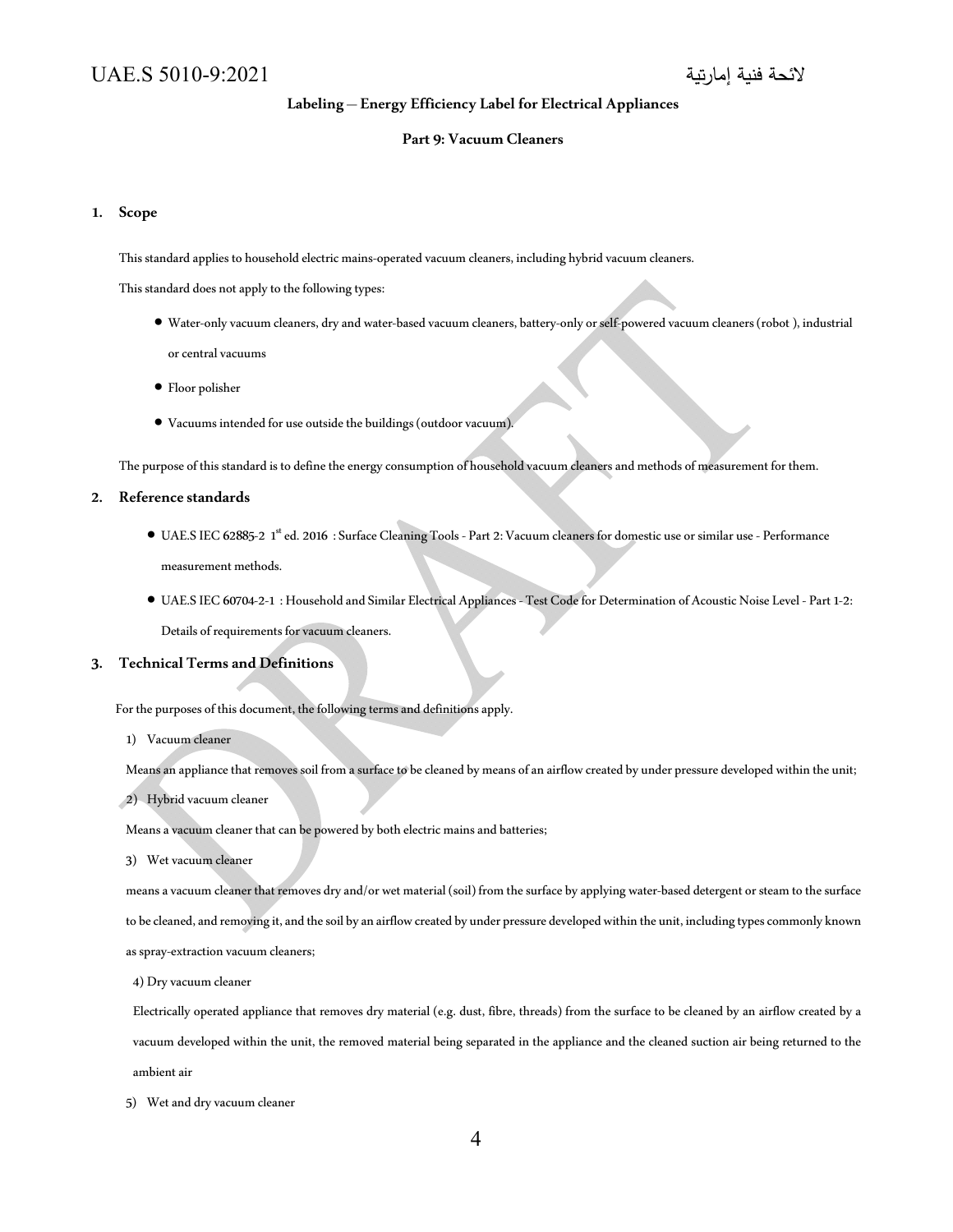Means a vacuum cleaner designed to remove a volume of more than 2,5 litres, of liquid, in combination with the functionality of a dry vacuum cleaner;

6) Battery operated vacuum cleaner

Means a vacuum cleaner powered only by batteries;

7) Robot vacuum cleaner

Means a battery operated vacuum cleaner that is capable of operating without human intervention within a defined perimeter, consisting of a

mobile part and a docking station and/or other accessories to assist its operation;

8) Industrial vacuum cleaner

Means a vacuum cleaner designed to be part of a production process, designed for removing hazardous material, designed for removing heavy dust from building, foundry, mining or food industry, part of an industrial machine or tool and/or a commercial vacuum cleaner with a head width exceeding 0,50 m;

9) Commercial vacuum cleaner

Means a vacuum cleaner for professional housekeeping purposes and intended to be used by laymen, cleaning staff or contracting cleaners in office, shop, hospital and hotel environments.

10) Central vacuum cleaner

Means a vacuum cleaner with a fixed (not movable) under pressure source location and the hose connections located at fixed positions in the building;

11) Floor polisher

Electrical appliance that is designed to protect, smoothen and/or render shiny certain types of floors, usually operated in combination with a polishing means to be rubbed on the floor by the appliance and commonly also equipped with the auxiliary functionality of a vacuum cleaner; 12) Outdoor vacuum

Appliance that is designed for use outdoors to collect debris such as grass clippings and leaves into a collector by means of an airflow created by under pressure developed within the unit and which may contain a shredding device and may also be able to perform as a blower;

13) General-purpose vacuum cleaner

Means a vacuum cleaner supplied with a fixed or at least one detachable nozzle designed for cleaning both carpets and hard floors, or supplied with both at least one detachable nozzle designed specifically for cleaning carpets and at least one detachable nozzle for cleaning hard floors; 14) Hard floor vacuum cleaner

Means a vacuum cleaner supplied with a fixed nozzle designed specifically for cleaning hard floors, or supplied solely with one or more detachable nozzles designed specifically for cleaning hard floors;

15) Carpet vacuum cleaner

Means a vacuum cleaner supplied with a fixed nozzle designed specifically for cleaning carpets, or supplied solely with one or more detachable nozzles designed specifically for cleaning carpets;

#### 16) Cleaning cycle

Sequence of five double strokes to be carried out at a specified stroke speed over the test area according to the appropriate stroke pattern.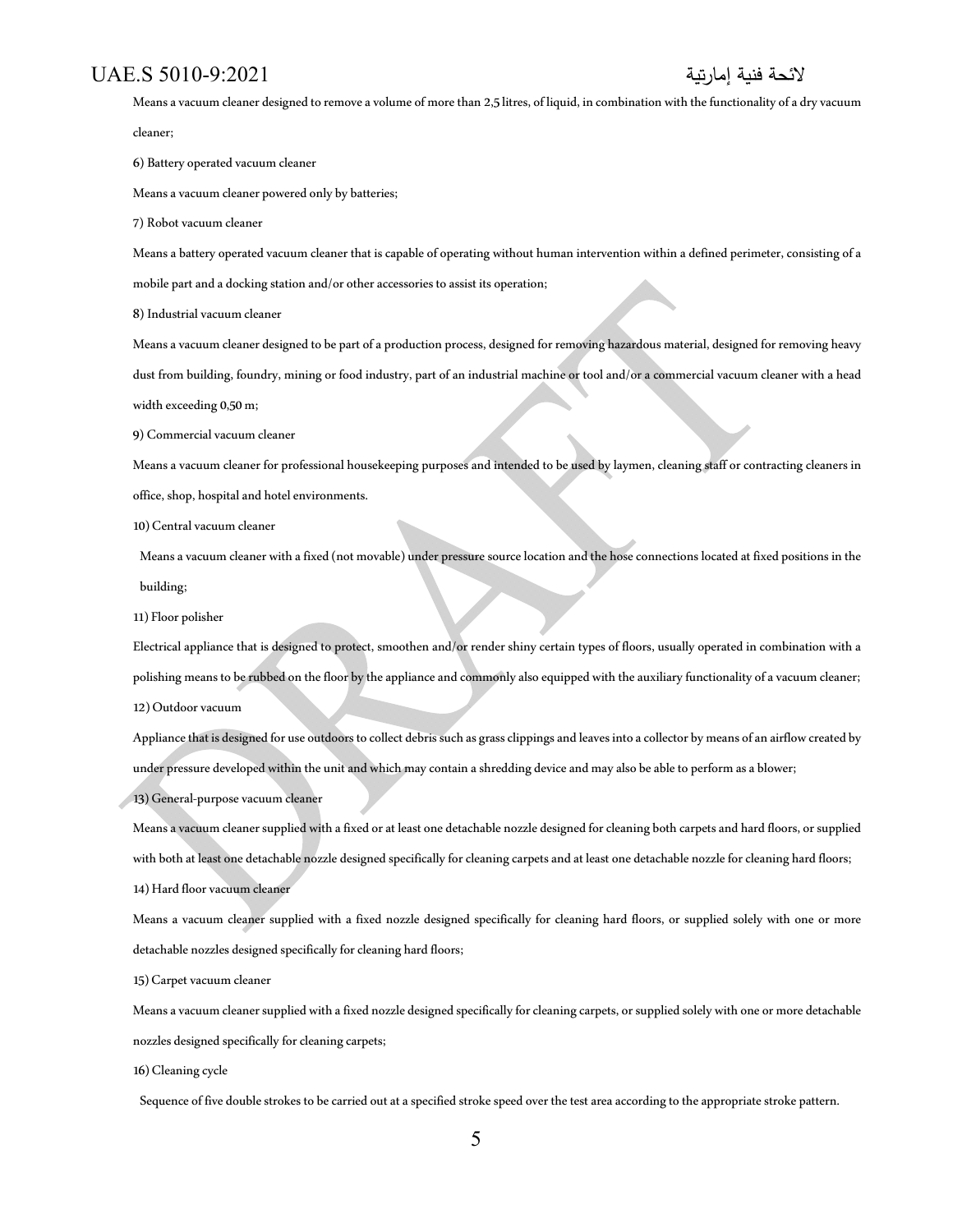# **4. General requirements:**

All vacuum cleaners covered by this standard must meet the following requirements:

#### **4.1 National (local) requirements:**

The following requirements must be met in the product covered by this standard:

Voltage: 220V - 240V

Frequency : 50Hz

## **4.2 Electrical safety requirements:**

Vacuum cleaners falling within the scope of this standard must fulfill the requirements. Included in the UAE conformity assessment system (ECAS) for low voltage electrical appliances.

#### 4.3 **Energy efficiency classification and cleaning performance:**

All vacuum cleaners when rated for energy efficiency must comply with the requirements set out below.

#### **4.3.1 Energy efficiency rating**

The energy efficiency of vacuum cleaners is classified in accordance with the annual energy consumption as shown in Table ( 1 ) .

# **Table ( 1 ): Energy efficiency rating**

|  |                    | Annual energy consumption |                       |
|--|--------------------|---------------------------|-----------------------|
|  | Stars rating       | (AEc)                     |                       |
|  |                    | Phase 1                   | Phase 2               |
|  |                    | Until January 2024        | From January 2024     |
|  | most efficient 5   | $AE \leq 28$              | $AE \leq 16.0$        |
|  | 4                  | $28 < AE \leq 40.0$       | $16.0 < AE \leq 28.0$ |
|  | 3                  | $40.0 < AE \leq 52.0$     | $28.0 < AE \leq 40.0$ |
|  | $\mathcal{L}$      | $52.0 < AE \leq 75.0$     | $40.0 < AE \leq 60.0$ |
|  | lowest efficient 1 | $75.0 < AE \leq 100.0$    | $60.0 < AE \leq 75.0$ |

In addition to energy efficiency requirements, the vacuum cleaners must fulfil the following requirements starting from Jan. 2024:

- Carpet dust suction (dpuc) should not be less than 0.75. This limit does not apply to hard floor vacuum cleaners.
- Dust extraction from hard floors (dpuhf) must be at least 0.99 and this limit does not apply to carpet vacuum cleaners.
- Dust emission ratio should not be more than 1.00%.
- The noise level should not be greater than or equal to 80dB (A).

The values mentioned in the above table are calculated according to the following items.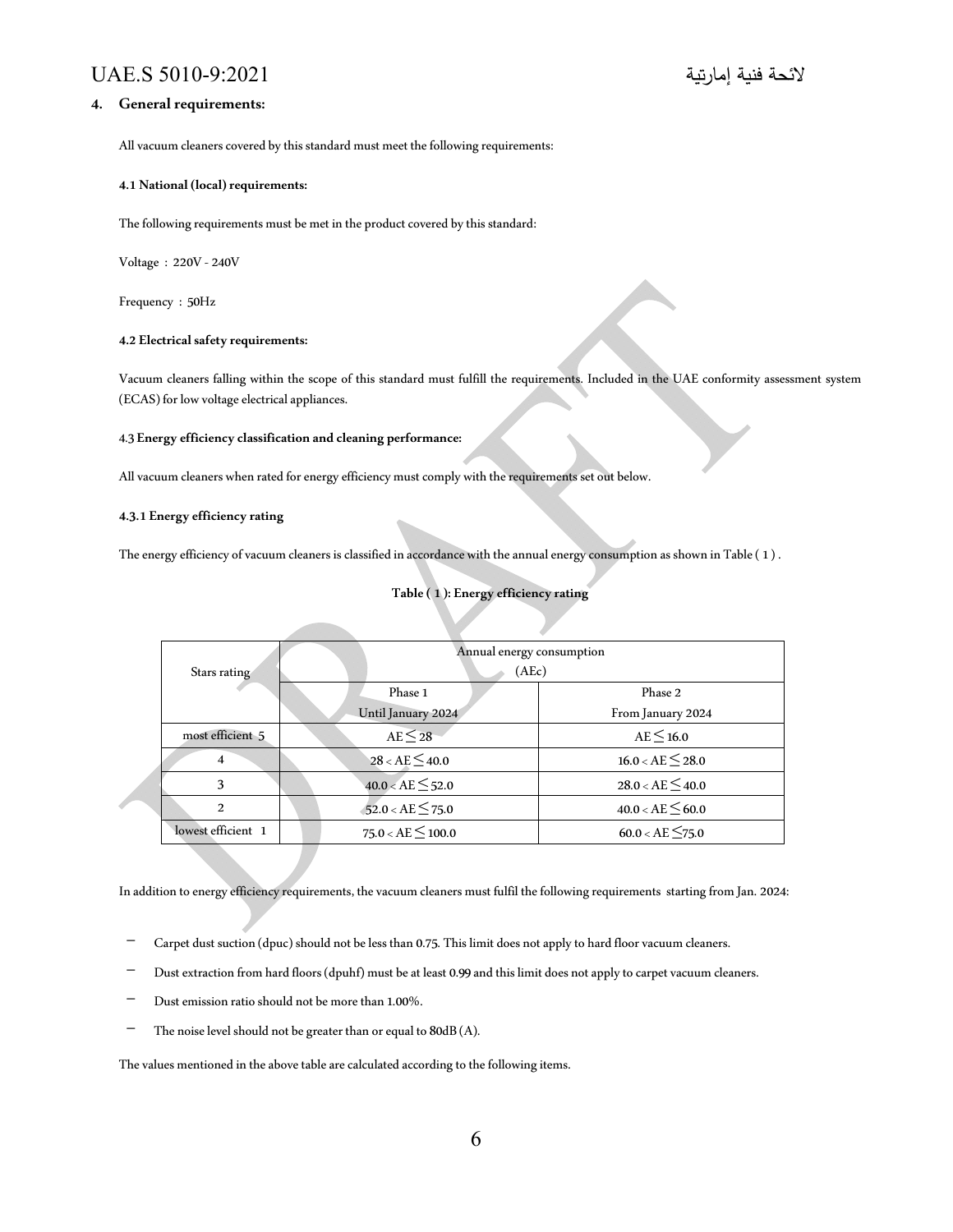#### **4.3.2 Calculate annual energy consumption**

Annual energy consumption (AE) is calculated per unit (kilowatt / year) and the value should be 1 decimal place (1 Decimal Place) as follows:

For carpet vacuum cleaners:

$$
AEc = 4 * 87 * 50 * 0.001 * ASEC * \left(\frac{1 - 0.20}{dpuc - 0.20}\right)
$$

For hard floor vacuum cleaners:

$$
AEhf = 4 * 87 * 50 * 0.001 * ASEhf * \left(\frac{1 - 0.20}{dpuhf - 0.20}\right)
$$

For vacuum cleaners for general cleaning purposes:

$$
A E g p = (0.5 * A E c) + (0.5 * A E h f)
$$

whereas :

ASEc: Average power consumption in watts (Wh / m<sup>2</sup>) during a carpet-cleaning test. ASEhf: Average power consumption in watts (Wh / m<sup>2</sup>) during a hard floor-cleaning test. Dpuc: dust extraction rate from carpet.

Dpuhf: dust extraction ratio from hard floors.

- 50: the base number for an hour of cleaning during the year.
- 87: The main surface to be cleaned in square meters (m²).

4: The main number that the vacuum passes over the place more than once (twice).

0.001: the conversion factor from Watts to Kilowatts.

1: Dust extraction ratio.

0.20 :the main difference between dust extraction after five cycles and after twice.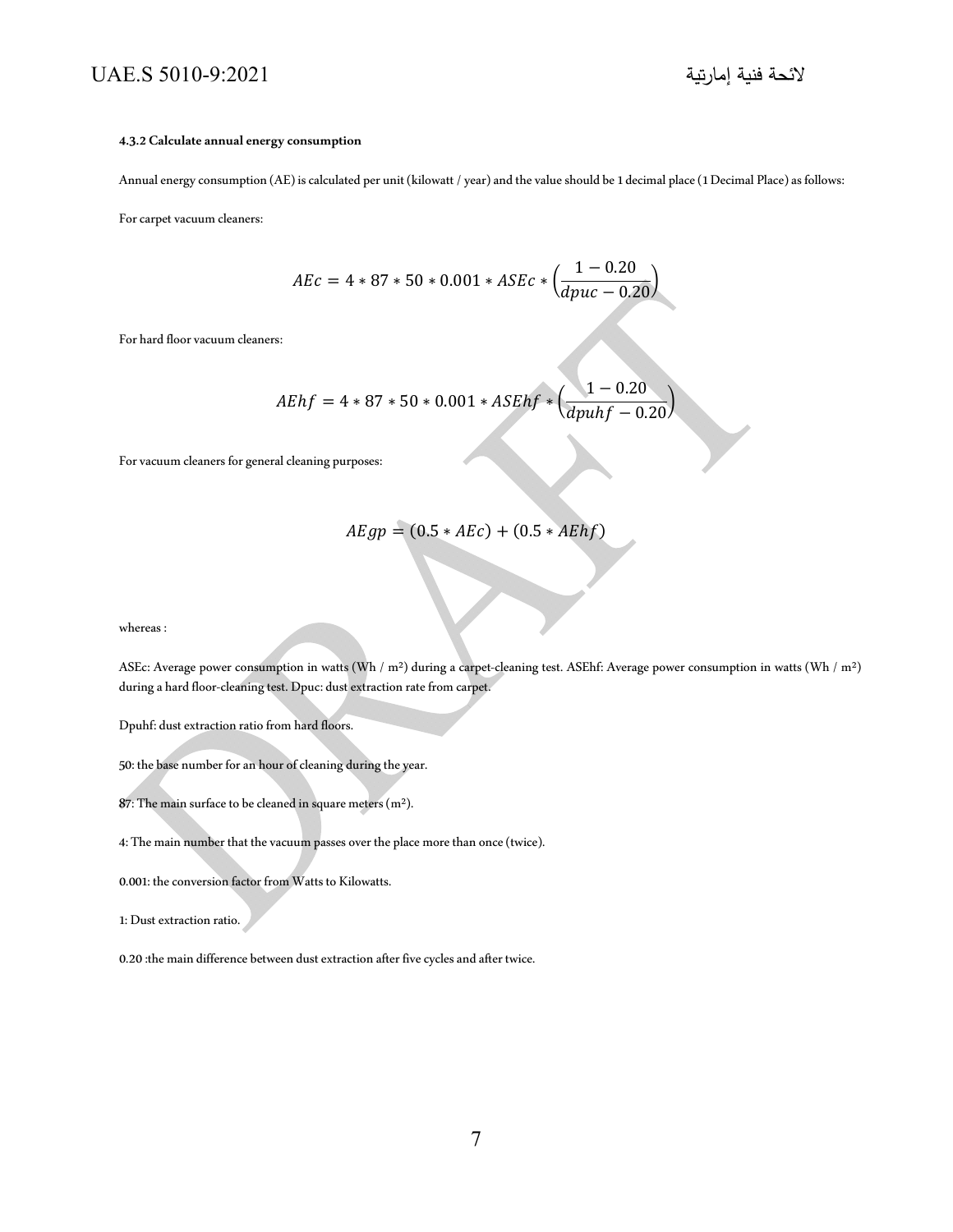#### **4.3.2.1 Average Specific Energy Consumption (ASE)**

The average specific energy consumption during the carpet cleaning test (ASEc) and during the hard floor cleaning test (ASEhf) is determined as the average energy consumption (SE) within the number of cleaning cycles which constitute the carpet and hard floor test respectively. The general equation of energy consumption (SE) with cleaning area test in watts / square meter with an accuracy equivalent to 3 decimal places (3 decimal places) applies to carpets, hard floors and general-use vacuum cleaners as follows:

$$
SE = \frac{(P + NP) * t}{A}
$$

whereas:

P: Average power in watts with an accuracy of 2 decimal places during cleaning time when the cleaning head is moved in the test area.

NP: Average power in watts with an accuracy of 2 decimal places with battery powered hoses, if found in the vacuum cleaner.

T: Total time in hours with an accuracy of 4 decimal places during the cleaning cycle and during the period when the cleaning head is in the center i.e. the point is between the side, front and back of the edges of the cleaning head and moves into the test area.

A: The cleaning surface is in square meters, with an accuracy of 2 decimal places and passes over the cleaning head during the cleaning period and is calculated on the basis of 10 times the product according to the width of the head and the appropriate length of the test area. If the width of the cleaning head is more than 0.320 m, then the figure 0.320 m will replace the width of the cleaning head in this equation.

In the hardwood floor test, the symbol (hf) and criteria (SEhf), (Phf), (NPhf), (thf) and (Ahf) are used in the above equation.

For carpet tests, criteria (T), (Sec), (Pc), (NPc), (tc) and (Ac) are used in the above equation. In all cleaning cycles the following values are (SEhf), (Phf), (NPhf), (thf), ( $\triangle$  Ahf), / or (Sec), (Pc), (NPc), (tc) and (Ac) as applied. Included in the technical documents.

#### **4.3.2.2 Battery Powered Hose (NP)**

The general equation for the average power of a battery powered hose NP (in watts) applies to carpet and hard floor cleaning brooms and general use brooms and includes the following equation:

$$
NP = \frac{E}{tbat}
$$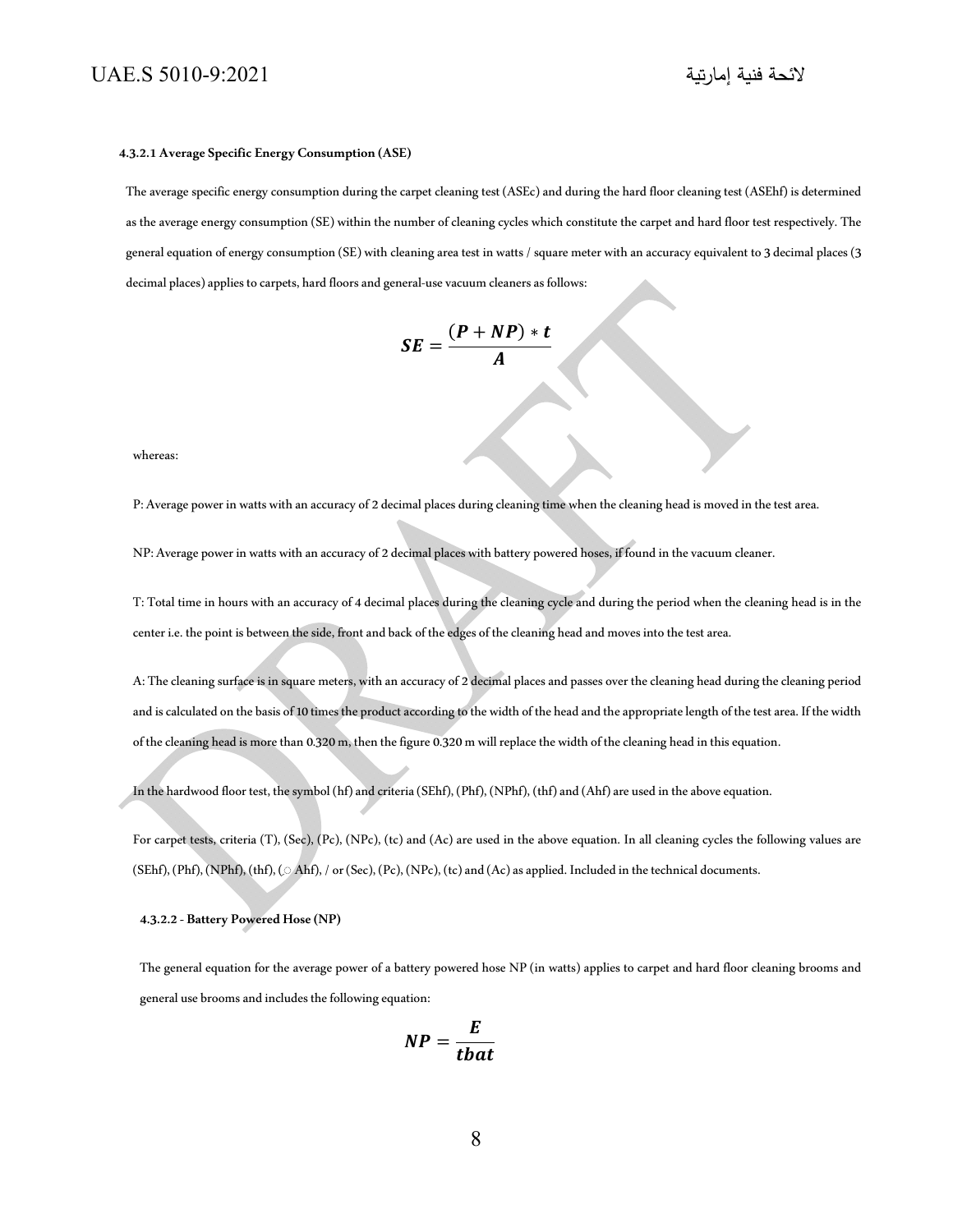Where is:

E: Electricity consumption in watts with an accuracy of 3 decimal places in the battery-powered hoses in the vacuum cleaners necessary to fully recharge the battery to its original condition and fully charge after the cleaning cycle.

tbat: Total hourly time with an accuracy of 4 decimal places in a cleaning cycle in which battery-powered hoses are efficient and in compliance with manufacturer directions.

If the vacuum cleaner is not equipped with a battery powered hose, the NP value will be zero.

For hard floor testing, the criteria (hf), (NPhf), (Ehf) and (tbathf) are used in the above equation.

For carpet testing, (t), criteria (NPc), (Ec) and (tbatc) are used in the above equation. In all cleaning sessions the values (Ehf), (tbathf), / or (Ec) and (tbatc) are used as applicable and included in the technical documents.

## **4.3.3. Dust extraction**

Dust extraction from the hard floor (dpuhf) is determined as an average of the results in the two cleaning cycles of the hard floor test.

Carpet dust suction (dpuc) is set as an average of the results in the cleaning cycle of the carpet test. To correct the impartiality of the carpet test and calculate the percentage of dust extraction from the carpet (dpuc) as follows:

 $dpuc = dpum * \frac{dpu \, cal}{dt}$ dpu ref

dpum: dust extraction rate using a vacuum cleaner.

dpucal: the dust suction ratio of the dust suction measurement system by the vacuum cleaner when carrying out the carpet test was in the original state.

dpuref: dust extraction ratio in the vacuum cleaner measuring system.

Values (dpum) for each cleaning cycle (dpuc), (dpucal) and (dpuref) and include the technical documents.

4.4 Dust emission

It determines the dust emission while the vacuum cleaner is running at full capacity and airflow.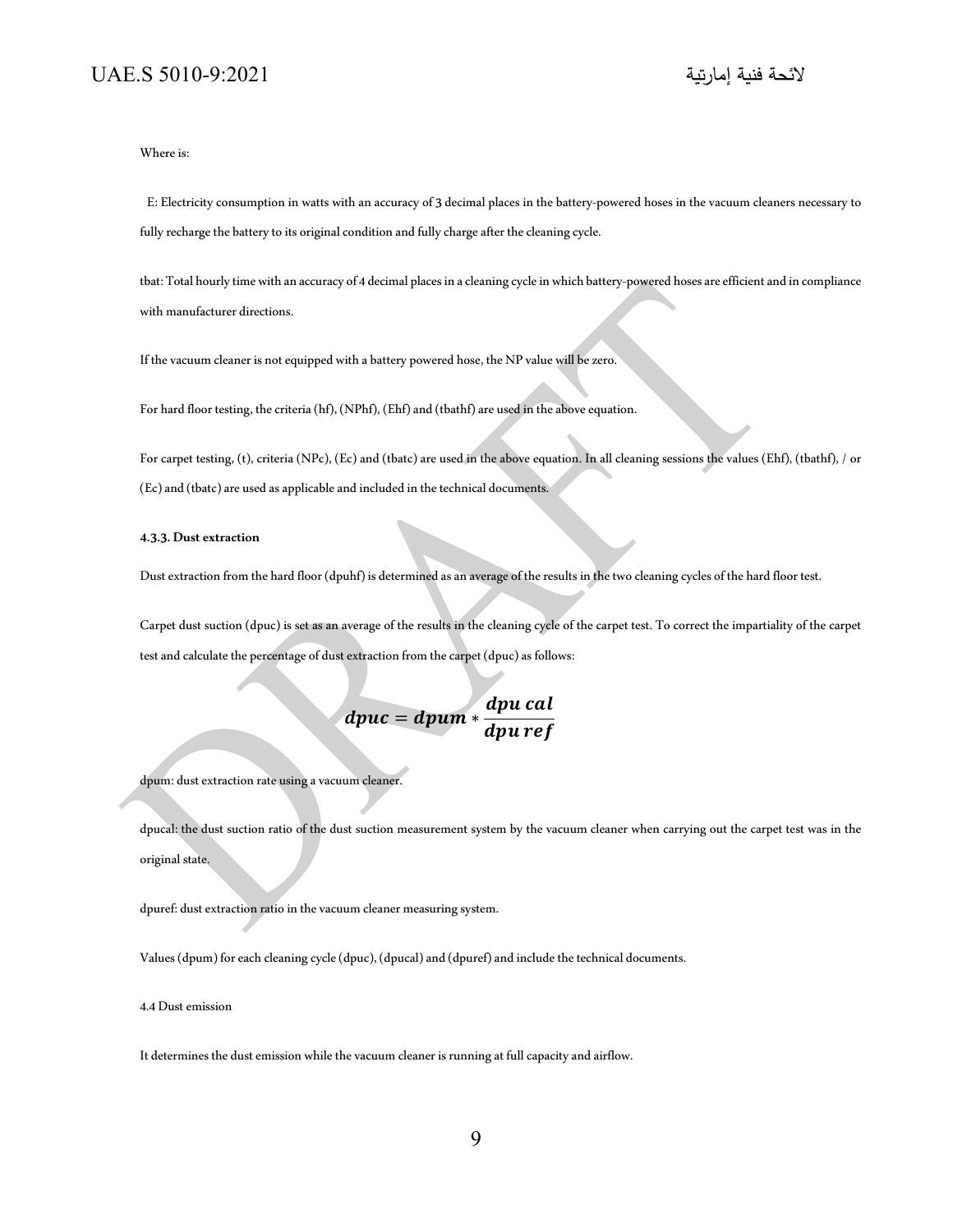## **4.5 Noise level**

Determines the noise level when cleaning carpets.

#### **4.6 Hybrid vacuum cleaners**

For hybrid vacuum cleaners, all measurements are made on electric powered vacuum cleaners and any battery powered hose only.

# **5. Energy Efficiency Card:**

All products in the market must have an energy efficient label according to the design shown in this standard.

The Energy Efficiency Label should place on the display product without exceptions. The energy efficiency label for non-display products could place or supply with the user manual.

All energy efficiency labels should print with the serial number assigned to the product.

# **6. Certificate of Conformity:**

The supplier must provide all the technical documents specified in Article (6).

- If the vacuum cleaner meets the technical requirements mentioned in this standard according to test reports, a Certificate of Conformity (CoC) is issued, valid for a period of (1) year from the date of issue with the ability to be renewed every year, in accordance with the UAE Conformity Assessment System (ECAS),

 A Certificate of Conformity (CoC) is issued valid for a period of (3) years from the date of issue with the possibility of renewal every (3) years, according to the Emirates Quality Mark (EQM),

# **7. Technical documents**

The manufacturer or importers must provide technical documents, which must contain the following elements:

- a. Name and address of the supplier.
- b. A general description of the type of vacuum cleaner, model and / or trade symbol is sufficient to be easily recognized.
- c. Hard floor vacuums must be determined that they are not suitable for use in carpet cleaning using the hose supplied with them.
- d. In carpet vacuums, it must be determined that they are not suitable for use in cleaning hard floors using the hose supplied with them.
- e. Website address.
- f. The following technical values:
	- Energy consumption during carpet testing, if applicable.
	- Energy consumption during hard floor testing, if applicable.
	- Dust extraction rate from carpet and hard floors, if applicable.
	- Dust emission rate.
	- Noise level output.
	- The electrical energy used.